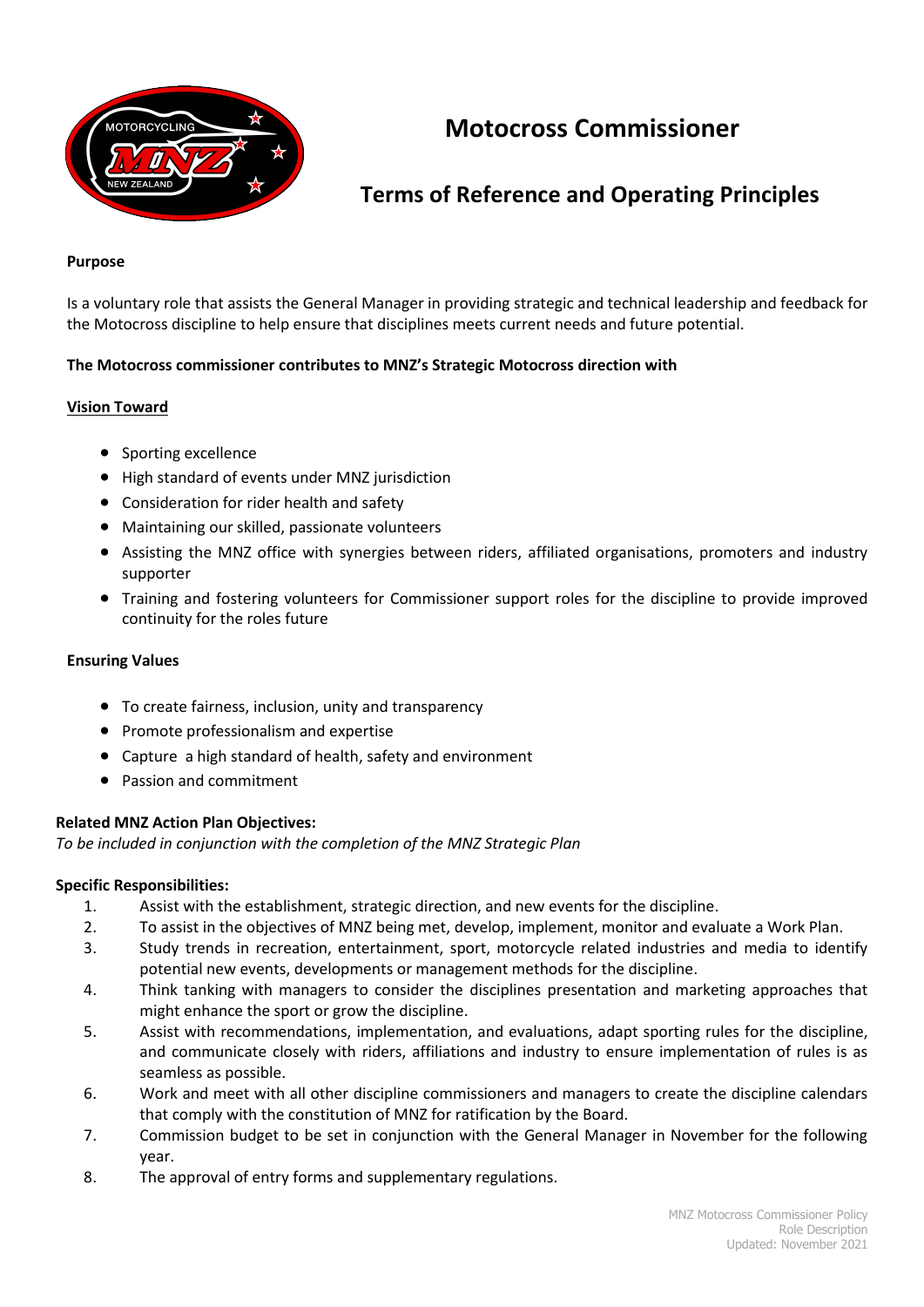- 9. Ensure that a formal process is in place that allows a transparent information flow to the commission and the MNZ office from riders, teams, officials and affiliations/clubs.
- 10. Assist the MNZ office with establishing policies that might increase the number of opportunities for the sports minorities such as female, ethnic, veteran and youth competition where possible.
- 11. Establish and maintain strong relationships with all Clubs in order to ensure a clear understanding of the situation in each island and to assist in the organisation of National, Island & Regional Competition, which may include the selection of a national series co-ordinator that works below the commissioner but oversees key competitions/events.
- 12. Provide written reports (quarterly) on achievements or items of concern and submit for approval those items requiring approval in a timely manner.
- 13. Ensure representation/attendance at each Commission/Board and other MNZ meetings as required. Attendance at the MNZ AGM is a requirement.
- 14. Act in accordance with powers, responsibilities and procedures outlined in the MNZ Rules and Regulations and other MNZ approved policies.
- 15. To identify the need and/or assist with the development of coaching and training programs and the distribution of such information to members or affiliates.
- 16. To assist MNZ management, with the identification of media exposure opportunities, and to assist with the accuracy of information that might be used.
- 17. To assist MNZ management with the processes behind the selection of any MNZ appointed National or International representative team(s). Final selection is to the satisfaction of the GB of MNZ.

## **Commitment of Commissioner**

- Declare any conflict of interest and/or loyalty either financial or personal.
- Assume responsibility for specific tasks and deliver within the agreed time frame.
- **•** Treat discussions with other Commissioners as works in progress, recognising that recommendations may be altered in order to enhance co-ordination and harmonisation of different disciplines and departments within MNZ
- Be accessible by email and by other electronic means such as video conference call, as agreed by the Board
- Respond to requests for input within a minimum of 72 hours to a maximum 10 days, depending upon the situation
- Agree that they will not either during or after their term of Office, share or use information deemed confidential by MNZ.
- Agree not to allow their membership as a Commissioner to serve personal ends and will not let personal interest or the interests of a third party (e.g. an organisation in which they are a member) conflict with those of MNZ.
- Not enter into any contractual or verbal agreement with any party without the authorisation of MNZ.

## **Report to:**

General Manager.

## **Works with:**

- MNZ Staff
- Clubs
- Officials
- Other Commissioners
- Riders / Members
- Board (indirectly)